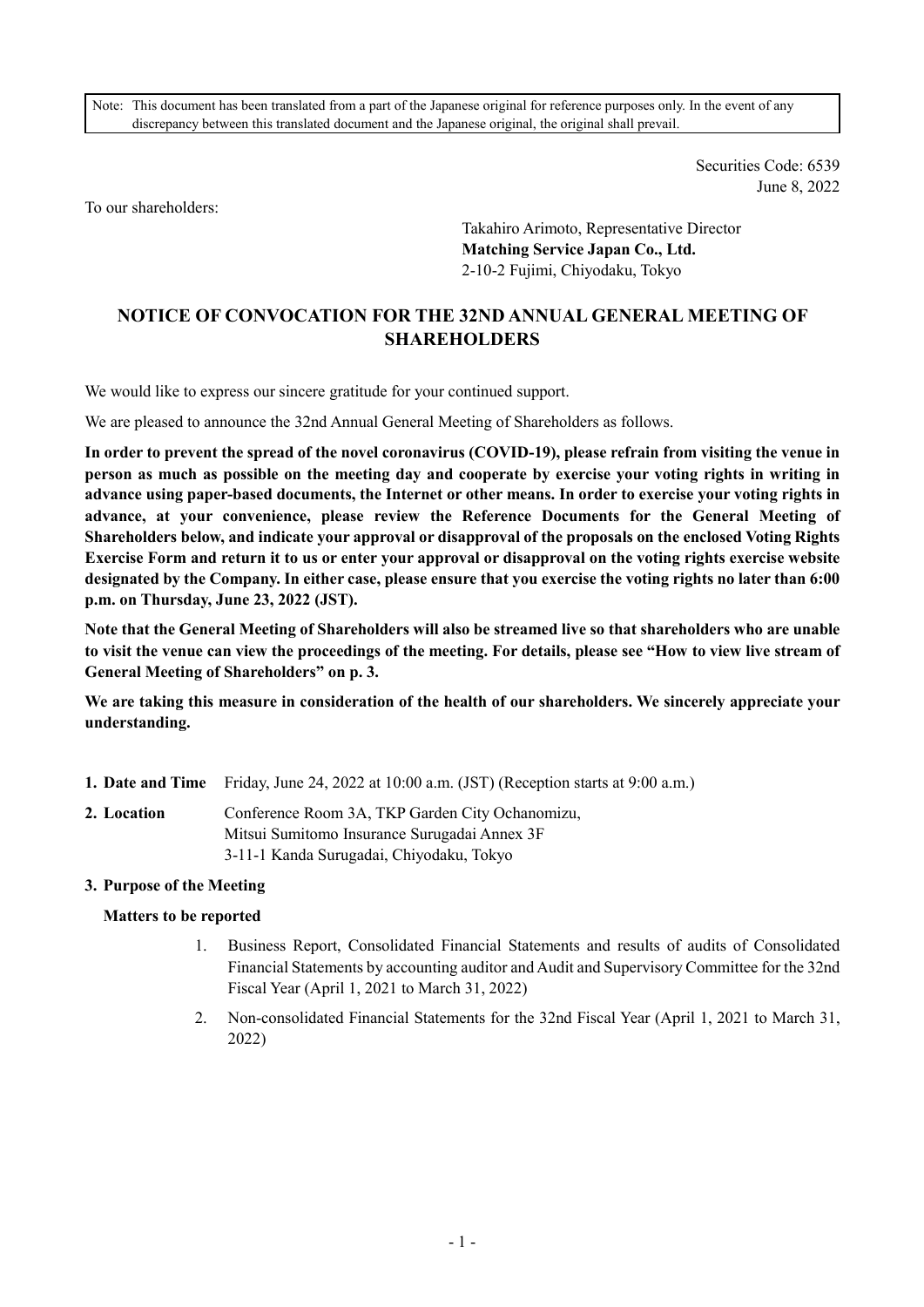### **Matters to be resolved**

| Proposal No. 1        | Appropriation of Surplus                                                                             |  |  |  |  |  |  |  |  |
|-----------------------|------------------------------------------------------------------------------------------------------|--|--|--|--|--|--|--|--|
| <b>Proposal No. 2</b> | Amendment to the Articles of Incorporation                                                           |  |  |  |  |  |  |  |  |
| <b>Proposal No. 3</b> | Election of Three Directors (Excluding Directors Who Are Audit and Supervisory<br>Committee Members) |  |  |  |  |  |  |  |  |

**Proposal No. 4** Election of Three Directors Who Are Audit and Supervisory Committee Members

### **4. Information on Exercising Voting Rights**

Please see the "Information on Exercising Voting Rights" on p. 4-5.

**If you plan to attend the meeting in person, please be sure to wear a mask and submit the enclosed Voting Rights Exercise Form to the receptionist at the venue. Note that no complimentary gifts will be readied for shareholders who visit the venue.** 

**On the day of the meeting, we will take your temperature and ask you to disinfect your hands and fingers when you enter. If you visibly have a fever, cough, or other symptoms, or if you are not wearing a mask, our staff may ask you to refrain from entering. We are also taking other measures to prevent infection. We appreciate your understanding and cooperation.** 

**In the event that the venue, etc., suddenly changes because of the effects of the novel coronavirus (COVID-19), or in the event that revisions are made to the Reference Documents for the General Meeting of Shareholders, Business Report, Consolidated Financial Statements, or Non-consolidated Financial Statements, the revised information will be posted on the Company's website (URL: https://company.jmsc.co.jp/).**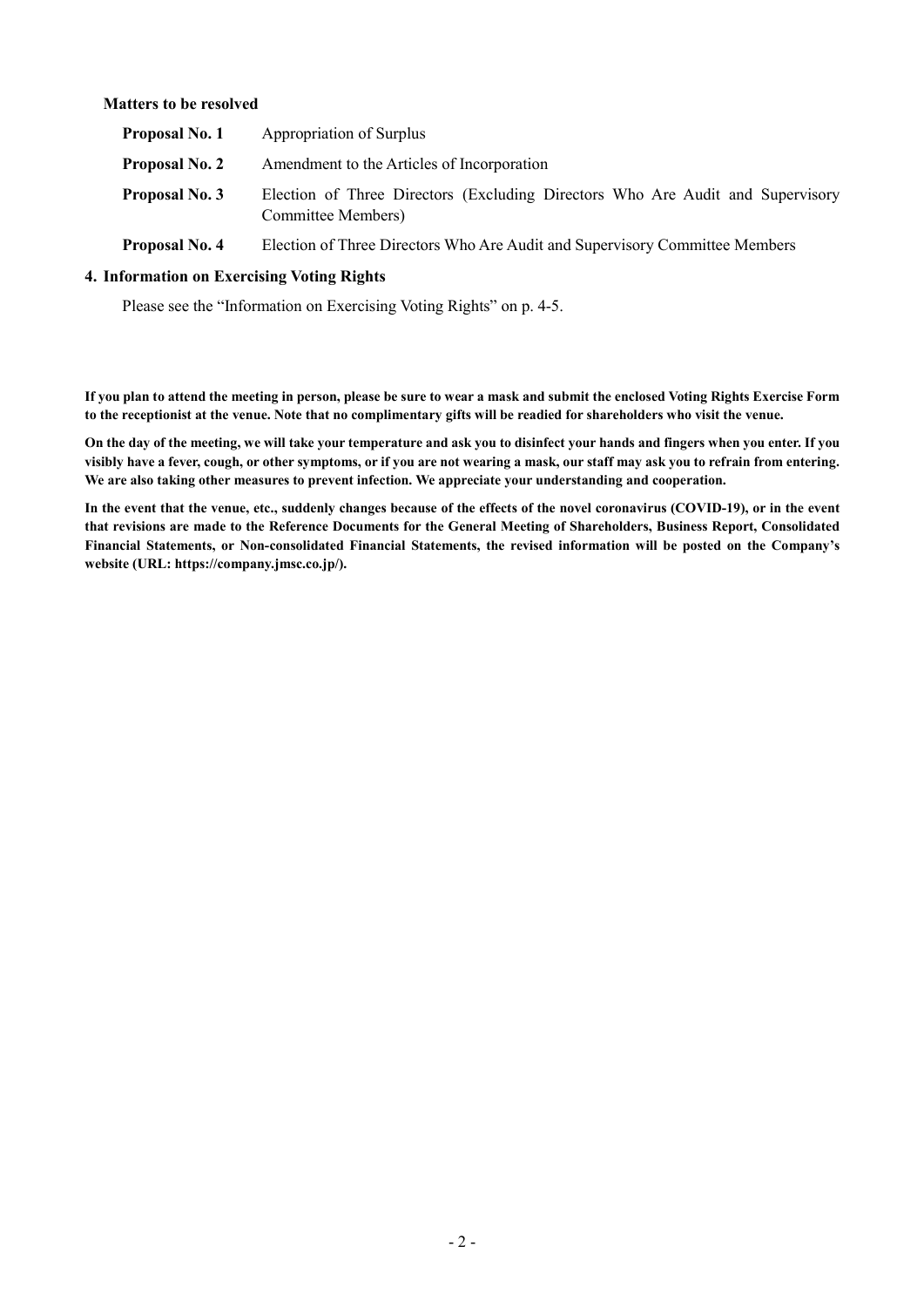# **Reference Documents for the General Meeting of Shareholders**

### **Proposal No. 1 Appropriation of Surplus**

We regard the return of profit to shareholders as one of our most important management issues. While maintaining a stable dividend payout as our basic policy, and taking into consideration our future business development and other factors, we would like to declare a year-end dividend for the 32nd fiscal year as follows.

Year-end dividends

(i) Type of dividend property

To be paid in cash.

(ii) Allotment of dividend property and their aggregate amount

The Company proposes to pay a dividend of ¥15 per common share of the Company.

In this event, the total dividends will be ¥374,780,265.

(iii) Effective date of dividends of surplus

The effective date of dividends will be June 27, 2022.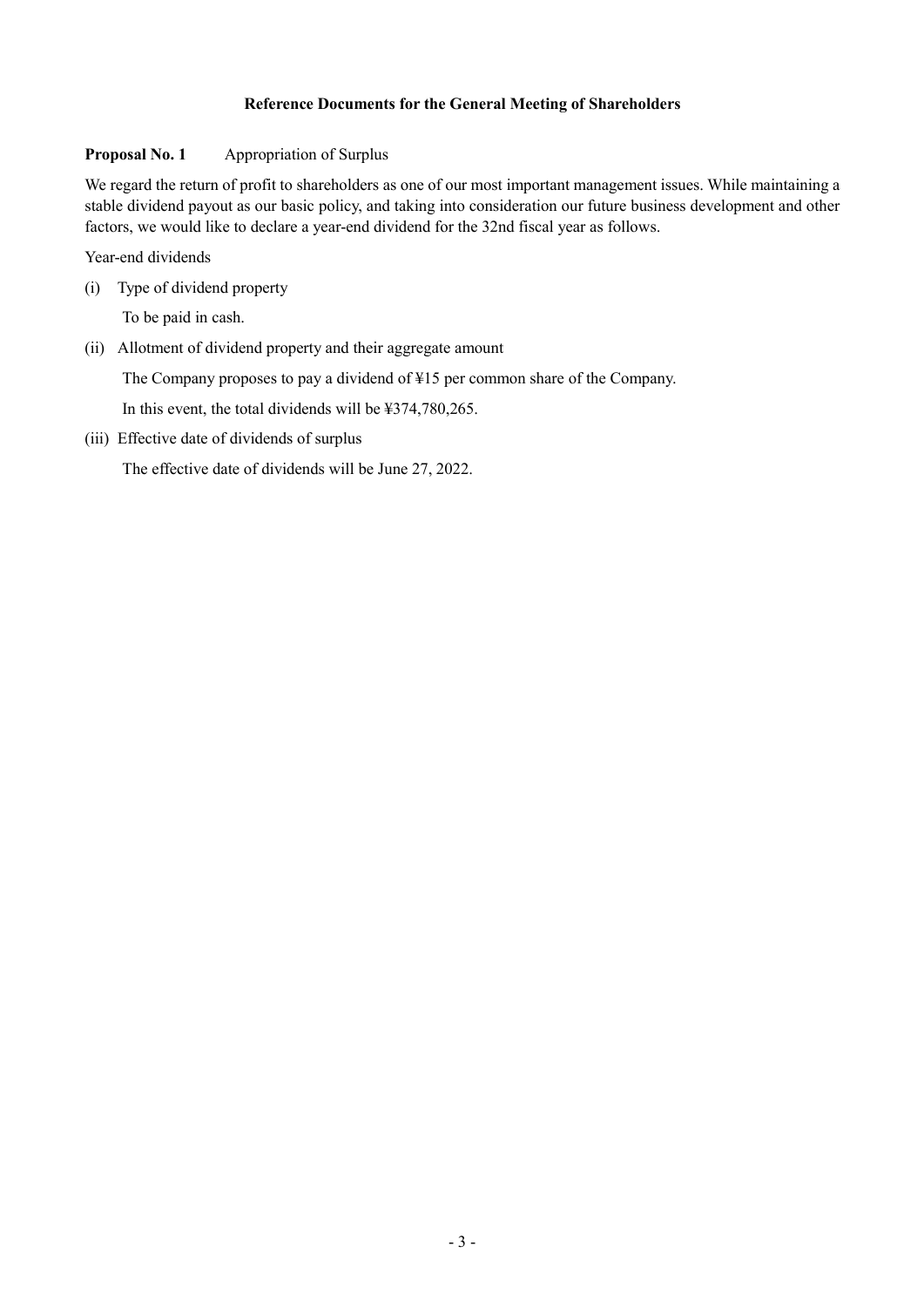# **Proposal No. 2** Amendment to the Articles of Incorporation

1. Reason for proposal

In line with enforcement of the revised provisions provided for in the proviso to Article 1 of the Supplementary Provisions of the Act Partially Amending the Companies Act (Act No. 70 of 2019) on September 1, 2022, as a system for providing informational materials for the general meeting of shareholders in electronic format will be introduced, the Company proposes to make the following changes to its Articles of Incorporation.

- (1) As setting forth the implementation of measures for providing information in electronic format for information that constitutes the content of the Reference Documents for the General Meeting of Shareholders, etc. in the Articles of Incorporation is compulsory, this proposed change is to newly establish Article 15 (Measures, etc. for Providing Information in Electronic Format), paragraph (1).
- (2) Among matters for which the measures for providing information in electronic format will be taken for information that constitutes the content of the Reference Documents for the General Meeting of Shareholders, etc., in order to enable the Company to limit the scope of matters stated in the paper-based documents to be delivered to shareholders who requested the delivery of paper-based documents to the scope prescribed by the Ministry of Justice Order, this proposed change is to newly establish Article 15 (Measures, etc. for Providing Information in Electronic Format), paragraph (2).
- (3) Since the provisions for Article 15 of the existing Articles of Incorporation (Internet Disclosure and Deemed Provision of Reference Documents for the General Meeting of Shareholders, Etc.) will no longer be required when the system for providing informational materials for the general meeting of shareholders in electronic format is introduced, they will be deleted.
- (4) Supplementary provisions regarding the effectiveness of the aforementioned provisions to be newly established and deleted will be established. Said supplementary provisions shall be deleted after the time limit has elapsed.
- 2. Description of changes

A description of the changes follows below.

|                                                                   | (Underlined portions denote the areas to be changed.)      |  |  |  |
|-------------------------------------------------------------------|------------------------------------------------------------|--|--|--|
| Existing Articles of Incorporation                                | Proposed Changes                                           |  |  |  |
| (Internet Disclosure and Deemed Provision of Reference)           | (Deleted)                                                  |  |  |  |
| Documents of the General Meeting of Shareholders, Etc.)           |                                                            |  |  |  |
| Article 15                                                        |                                                            |  |  |  |
| When the Company convenes a general meeting of                    |                                                            |  |  |  |
| shareholders, if it discloses information that is to be stated or |                                                            |  |  |  |
| presented in the reference documents for the general meeting      |                                                            |  |  |  |
| of shareholders, business report, financial statements and        |                                                            |  |  |  |
| consolidated financial statements through the Internet in         |                                                            |  |  |  |
| accordance with the provisions prescribed by the Ministry of      |                                                            |  |  |  |
| Justice Order, it may be deemed that the Company has              |                                                            |  |  |  |
| provided this information to shareholders.                        |                                                            |  |  |  |
| (Newly established)                                               | (Measures, etc. for Providing Information in Electronic    |  |  |  |
|                                                                   | Format)                                                    |  |  |  |
|                                                                   | Article 15                                                 |  |  |  |
|                                                                   | When the Company convenes a general meeting of             |  |  |  |
|                                                                   | shareholders, it shall take measures for providing         |  |  |  |
|                                                                   | information that constitutes the content of reference      |  |  |  |
|                                                                   | documents for the general meeting of shareholders, etc. in |  |  |  |
|                                                                   | electronic format.                                         |  |  |  |
|                                                                   |                                                            |  |  |  |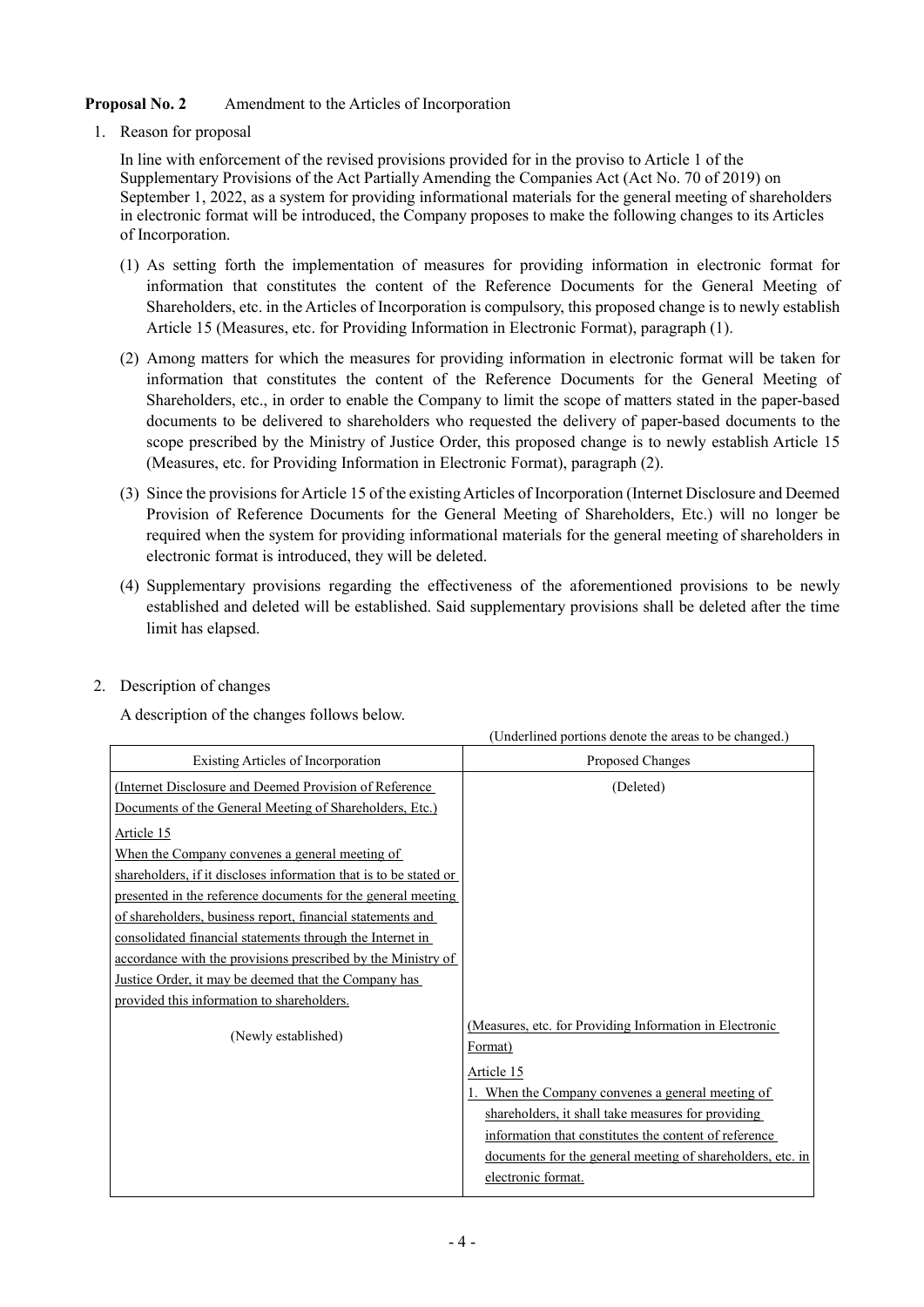| Existing Articles of Incorporation | Proposed Changes                                                                                                                                                                                                                                                                                                                                                                                                                                                                                                                                                                                                                                                                                            |
|------------------------------------|-------------------------------------------------------------------------------------------------------------------------------------------------------------------------------------------------------------------------------------------------------------------------------------------------------------------------------------------------------------------------------------------------------------------------------------------------------------------------------------------------------------------------------------------------------------------------------------------------------------------------------------------------------------------------------------------------------------|
|                                    | 2. Among matters for which the measures for providing<br>information in electronic format will be taken, the<br>Company shall not need to include all or some of those<br>matters prescribed by the Ministry of Justice Order in<br>statements in the paper-based documents to be delivered<br>to shareholders who requested the delivery of paper-<br>based documents by the record date of voting rights.                                                                                                                                                                                                                                                                                                 |
| Article 16 - Article 41 (Omitted)  | Article 16 - Article 41 (Unchanged)                                                                                                                                                                                                                                                                                                                                                                                                                                                                                                                                                                                                                                                                         |
| (Supplementary Provisions)         |                                                                                                                                                                                                                                                                                                                                                                                                                                                                                                                                                                                                                                                                                                             |
| Article 1 - Article 3 (Omitted)    | Article 1 - Article 3 (Unchanged)                                                                                                                                                                                                                                                                                                                                                                                                                                                                                                                                                                                                                                                                           |
| (Newly established)                | (Transitional Measures for Providing Informational<br>Materials for the General Meeting of Shareholders in<br>Electronic Format)                                                                                                                                                                                                                                                                                                                                                                                                                                                                                                                                                                            |
|                                    | Article 4                                                                                                                                                                                                                                                                                                                                                                                                                                                                                                                                                                                                                                                                                                   |
|                                    | 1. The deletion of Article 15 (Internet Disclosure and<br>Deemed Provision of Reference Documents for the<br>General Meeting of Shareholders, Etc.) of the existing<br>Articles of Incorporation and the new establishment of<br>Article 15 (Measures, etc. for Providing Information in<br>Electronic Format) of the Articles of Incorporation in<br>Proposed Changes shall take effect as of September 1,<br>2022.<br>2. Notwithstanding the provisions of the preceding<br>paragraph, Article 15 of the existing Articles of<br>Incorporation (Internet Disclosure and Deemed Provision<br>of Reference Documents for the General Meeting of<br>Shareholders, Etc.) shall remain effective regarding any |
|                                    | general meeting of shareholders held on a date within six<br>months from September 1, 2022.<br>3. These Supplementary Provision shall be deleted on the<br>date when six months have elapsed from September 1,<br>2022 or three months have elapsed from the date of the<br>general meeting of shareholders in the preceding<br>paragraph, whichever is later.                                                                                                                                                                                                                                                                                                                                              |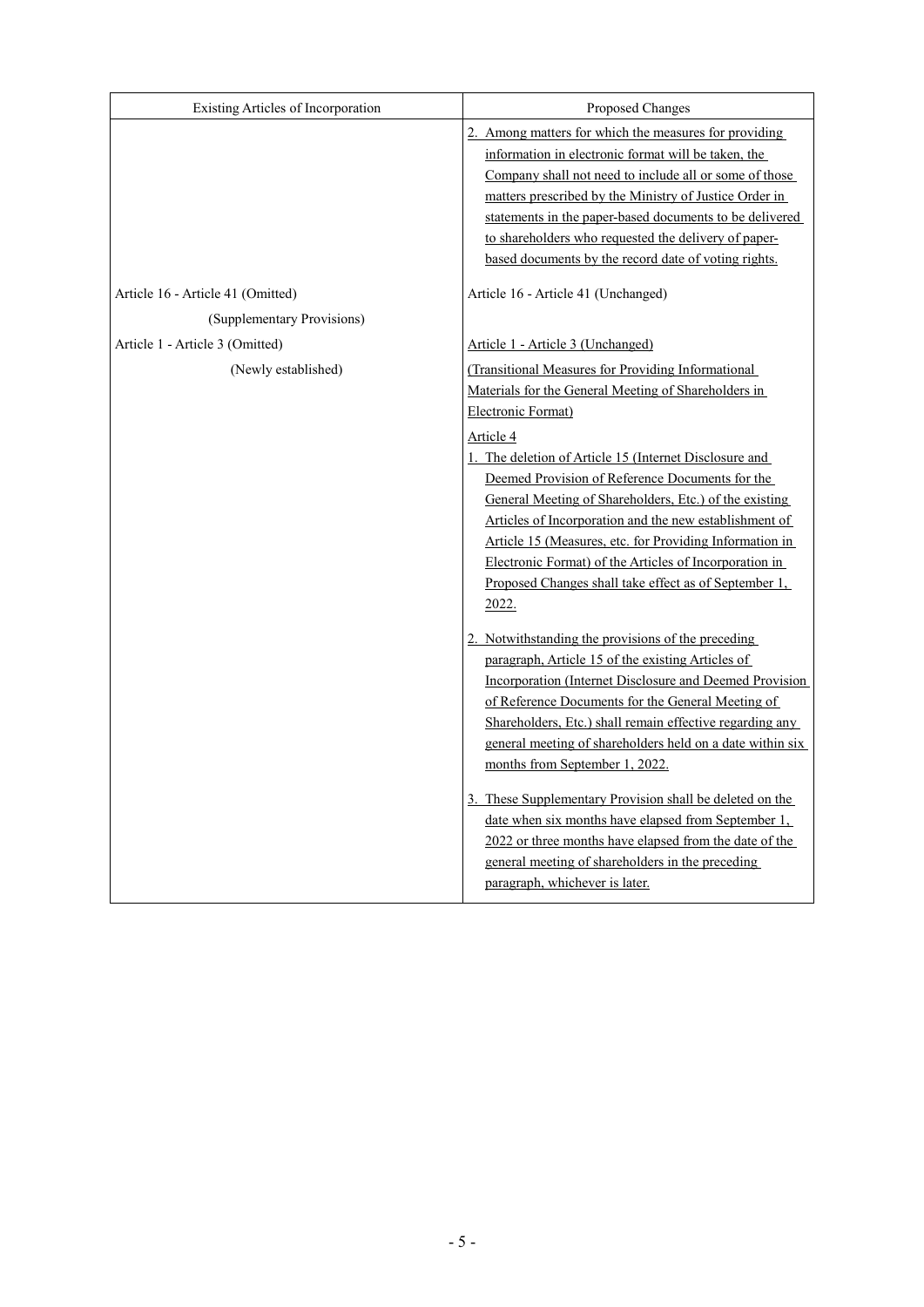## **Proposal No. 3** Election of Three Directors (Excluding Directors Who Are Audit and Supervisory Committee Members)

The terms of office of all three Directors (excluding Directors Who Are Audit and Supervisory Committee Members) will expire at the conclusion of this General Meeting of Shareholders. Therefore, the Company proposes the election of three Directors. The Audit and Supervisory Committee discussed this proposal, and there were no objections.

|  |  | The candidates for Director are as follows: |
|--|--|---------------------------------------------|
|--|--|---------------------------------------------|

| Candidate<br>No. | Name<br>(Date of birth)                 | Past experience and positions and assignments at the Company<br>(Significant concurrent positions outside the Company)   | Number of the<br>Company's shares<br>owned                                                                                                                                                                                                                                                                                                                                                                                                                                                                                                                                                                                                                                                                                                                                                                                                                                                            |              |  |
|------------------|-----------------------------------------|--------------------------------------------------------------------------------------------------------------------------|-------------------------------------------------------------------------------------------------------------------------------------------------------------------------------------------------------------------------------------------------------------------------------------------------------------------------------------------------------------------------------------------------------------------------------------------------------------------------------------------------------------------------------------------------------------------------------------------------------------------------------------------------------------------------------------------------------------------------------------------------------------------------------------------------------------------------------------------------------------------------------------------------------|--------------|--|
| 1                | Takahiro Arimoto<br>(September 9, 1961) | Mar. 1985<br>Apr. 1990<br>June 2015                                                                                      | Joined Recruit Co., Ltd. (currently Recruit<br>Holdings Co., Ltd.)<br>Founded the Company; became Representative<br>Director<br>President and Representative Director (current<br>position)                                                                                                                                                                                                                                                                                                                                                                                                                                                                                                                                                                                                                                                                                                           |              |  |
| $\overline{2}$   | Mayuki Fujie<br>(June 28, 1980)         | Apr. 2006<br>Nov. 2013<br>June 2015<br>Apr. 2017<br>Apr. 2019<br>June 2019<br><b>July 2020</b><br>Apr. 2021<br>Apr. 2022 | Joined the Company<br>Executive Officer, Manager of the Corporate<br>Administration Office<br>Director, Manager of the Corporate<br>Administration Department of the Company<br>Director, General Manager of the Corporate<br>Administration Headquarters & Manager of the<br>Corporate Planning Group<br>Director, General Manager of the Corporate<br>Administration Headquarters & Manager of the<br>Corporate Planning Office<br>Managing Director, General Manager of the<br>Corporate Administration Headquarters &<br>Manager of the Corporate Planning Office<br>Managing Director, General Manager of the<br>Media Business Headquarters & Manager of<br>the Corporate Planning Office<br>Managing Director, General Manager of the<br>Media Business Department & Manager of the<br>Corporate Planning Office<br>Managing Director, Business Supervisory<br>Headquarters (current position) |              |  |
| 3                | Taku Yamamoto<br>(June 11, 1984)        | Feb. 2010<br>Sept. 2013<br>Apr. 2015<br>Apr. 2019<br>Apr. 2020<br>June 2020<br>Apr. 2022                                 | Joined AZSA & Co. (currently KPMG AZSA &<br>$Co.$ )<br>Joined the Company<br>Accounting and Finance Unit Manager of the<br>Corporate Administration Department<br>Administrative Group Manager of the<br>Corporate Administration Headquarters<br>General Manager of the Corporate<br>Administration Headquarters<br>Director, Manager of the Corporate<br><b>Administration Department</b><br>Director, Corporate Administration<br>Headquarters (current position)                                                                                                                                                                                                                                                                                                                                                                                                                                  | 5,564 shares |  |

Notes: 1. There is no special interest between any of the candidates and the Company.

2. Reasons for nomination of each candidate as Director

Takahiro Arimoto is the founder of the Company. He has contributed to the development of the entire Company as Representative Director since its establishment. We have determined that he would appropriately perform his duties as Director of the Company and nominated him as a candidate for Director.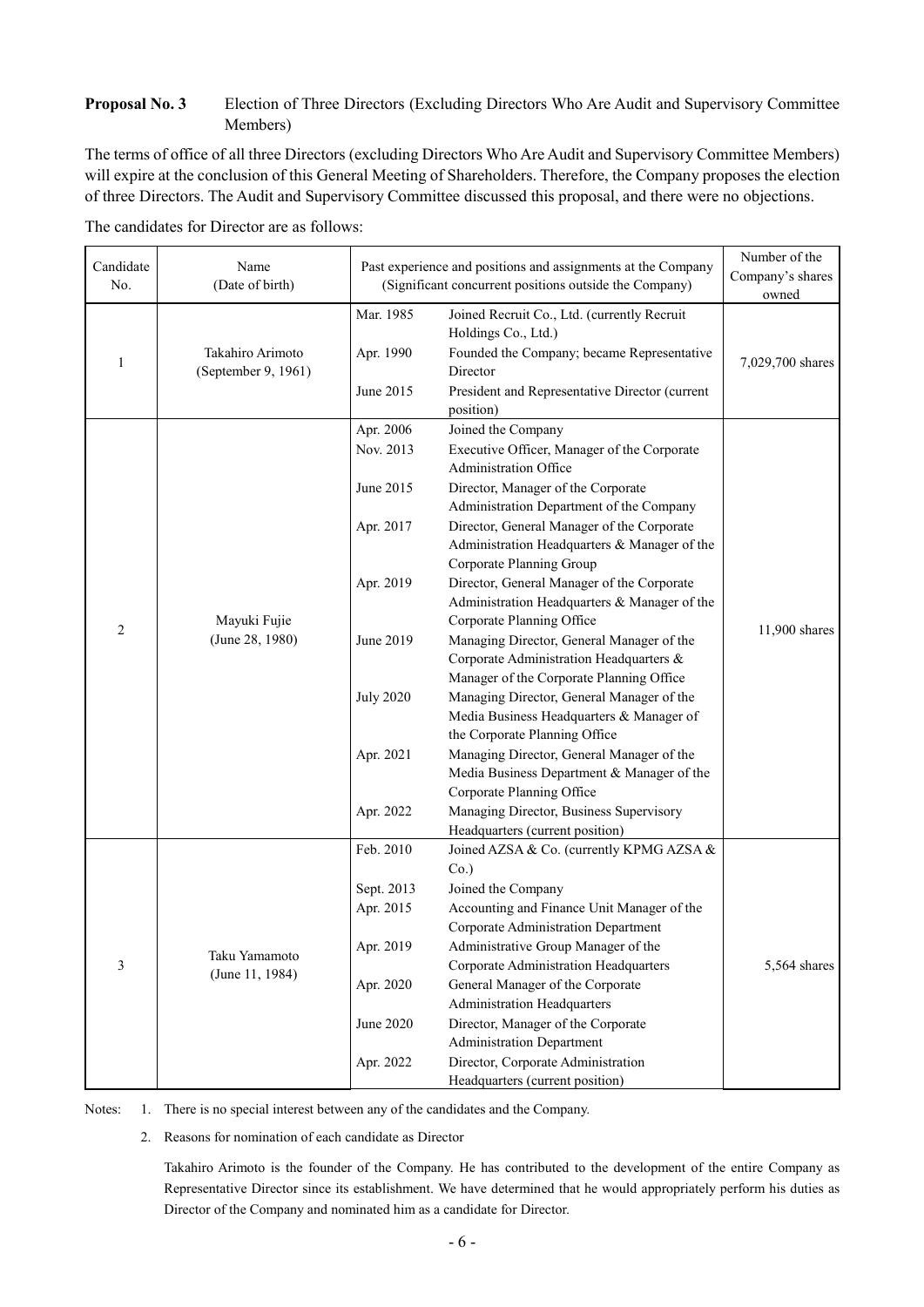Mayuki Fujie was appointed to the position of Director of the Company in June 2015. He has driven the growth of the Company's media business as Manager of the Media Business and has accumulated a record of contributing, etc., to the execution of corporate planning, etc., for the entire Company as Manager of the Corporate Planning Office. We have determined that he would continue to appropriately perform his duties as Director and nominated him as a candidate for Director.

Taku Yamamoto was appointed to the position of Director of the Company in June 2020. He has contributed to the Company's share listing as a certified public accountant. Since then, he has accumulated a record of performance in all aspects of administrative operations as Manager of the Administration Department. We have determined that he would continue to appropriately perform his duties as Director and nominated him as a candidate for Director.

3. The Company has entered into a directors and officers liability insurance policy prescribed in Article 430-3, paragraph (1) of the Companies Act with insurance companies. An overview of the content of said insurance policy is as stated in "(3) Overview of Content of Directors and Officers Liability Insurance Policy, Etc." under "4. Status of Company Officers" in the Business Report. If the election of the Director candidates is approved, they will be included among the insured in the policy.

In addition, the Company plans to renew the policy with the same terms upon its next renewal.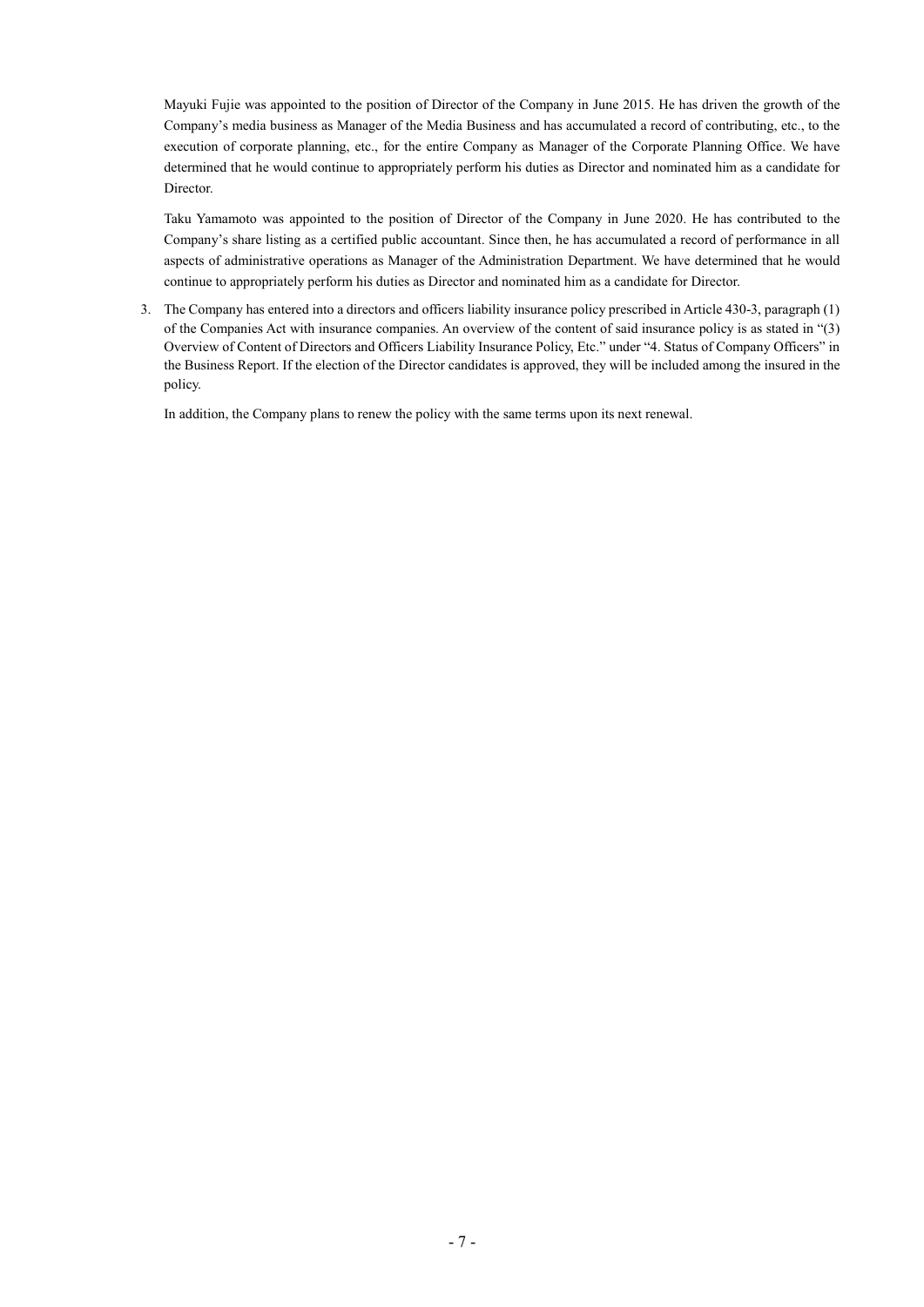### **Proposal No. 4** Election of Three Directors Who Are Audit and Supervisory Committee Members

The terms of office of all three Directors who are Audit and Supervisory Committee Members will expire at the conclusion of this General Meeting of Shareholders. Therefore, the Company proposes the election of three Directors who are Audit and Supervisory Committee Members.

The consent of the Audit and Supervisory Committee has been obtained for this proposal.

Candidates for Directors who are Audit and Supervisory Committee Members are as follows:

| Candidate      | Name               |                        | Past experience and positions and assignments at the Company                                                     |                |  |  |
|----------------|--------------------|------------------------|------------------------------------------------------------------------------------------------------------------|----------------|--|--|
| No.            | (Date of birth)    |                        | (Significant concurrent positions outside the Company)                                                           |                |  |  |
|                |                    |                        |                                                                                                                  | owned          |  |  |
|                |                    | Apr. 1977<br>Nov. 1990 | Joined Hoya Crystal Corporation (currently<br>HOYA Corporation)<br>Controller of the Crystal Division at the New |                |  |  |
|                |                    |                        | York Branch of HOYA Corporation                                                                                  |                |  |  |
|                |                    | June 1999              | Director, General Manager of the administrative                                                                  |                |  |  |
|                |                    |                        | department of HOYA Crystal Shop Corporation                                                                      |                |  |  |
|                |                    |                        | (currently HOYA Corporation)                                                                                     |                |  |  |
|                |                    | June 2001              | Full-time Corporate Auditor of HOYA Crystal<br>Corporation (currently HOYA Corporation)                          |                |  |  |
|                | Masanori Sugawara  | June 2003              | Audit Committee Secretariat Staff Member &                                                                       |                |  |  |
| $\mathbf{1}$   | (December 2, 1953) |                        | RMS Audit Group Leader of the Audit                                                                              | $6,000$ shares |  |  |
|                |                    |                        | Department of HOYA Corporation                                                                                   |                |  |  |
|                |                    | Oct. 2007              | General Manager, Internal Audit Office                                                                           |                |  |  |
|                |                    |                        | Department of Altech Co., Ltd.                                                                                   |                |  |  |
|                |                    | Feb. 2011              | Full-time Auditor of Altech Co., Ltd.                                                                            |                |  |  |
|                |                    | June 2015              | Full-time Corporate Auditor of the Company                                                                       |                |  |  |
|                |                    | June 2016              | Outside Director (Full-time Audit and                                                                            |                |  |  |
|                |                    |                        | Supervisory Committee Member) (current                                                                           |                |  |  |
|                |                    |                        | position)                                                                                                        |                |  |  |
|                |                    | May 2017               | Audit & Supervisory Board Member of                                                                              |                |  |  |
|                |                    |                        | FREUND Corporation                                                                                               |                |  |  |
|                |                    | Apr. 1977              | Joined Nomura Securities Co., Ltd.                                                                               |                |  |  |
|                |                    | June 2003              | Executive Managing Director of Nomura                                                                            |                |  |  |
|                |                    |                        | Securities Co., Ltd. & Senior Managing<br>Director of Nomura Holdings, Inc.                                      |                |  |  |
|                |                    | Mar. 2009              | Managing Corporate Officer of JAFCO Co.,                                                                         |                |  |  |
|                |                    |                        | Ltd. (currently JAFCO Group Co., Ltd.)                                                                           |                |  |  |
|                |                    | Apr. 2013              | Senior Managing Director of JAFCO Co., Ltd.                                                                      |                |  |  |
|                |                    | Aug. 2014              | Representative Director of With Value Co., Ltd.                                                                  |                |  |  |
|                | Yoshimitsu Oura    |                        | (current position)                                                                                               |                |  |  |
| $\overline{2}$ | (July 8, 1954)     | May 2015               | Outside Director of Arbeit-Times Co., Ltd.                                                                       | $6,000$ shares |  |  |
|                |                    | June 2015              | Corporate Auditor of the Company                                                                                 |                |  |  |
|                |                    | Jan. 2016              | Outside Director of Park24 Co., Ltd. (current                                                                    |                |  |  |
|                |                    |                        | position)                                                                                                        |                |  |  |
|                |                    | June 2016              | Outside Director (Audit and Supervisory                                                                          |                |  |  |
|                |                    |                        | Committee Member) of the Company (current                                                                        |                |  |  |
|                |                    |                        | position)                                                                                                        |                |  |  |
|                |                    | Sept. 2017             | Outside Director of CANDEAL Co., Ltd.                                                                            |                |  |  |
|                |                    |                        | (current position)                                                                                               |                |  |  |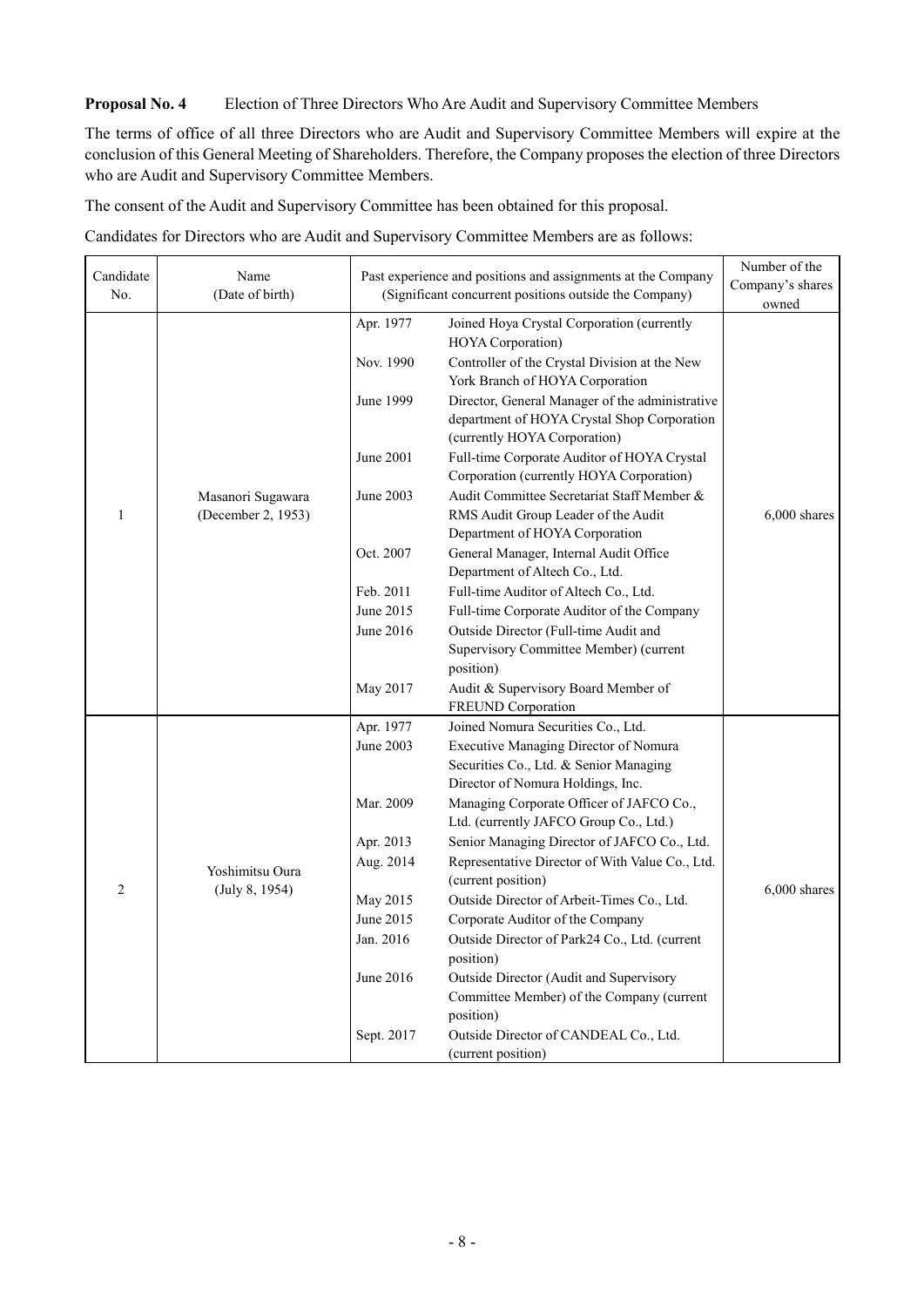| Candidate | Name                                 |                                                                                        | Past experience and positions and assignments at the Company                                                                                                                                                                                                                                                                                                                                                                                                                                                                                                                                     |                |  |
|-----------|--------------------------------------|----------------------------------------------------------------------------------------|--------------------------------------------------------------------------------------------------------------------------------------------------------------------------------------------------------------------------------------------------------------------------------------------------------------------------------------------------------------------------------------------------------------------------------------------------------------------------------------------------------------------------------------------------------------------------------------------------|----------------|--|
| No.       | (Date of birth)                      |                                                                                        | (Significant concurrent positions outside the Company)                                                                                                                                                                                                                                                                                                                                                                                                                                                                                                                                           |                |  |
| 3         | Hidetaka Sakamoto<br>(July 24, 1973) | Apr. 2000<br>Mar. 2003<br>June 2008<br>June 2015<br>June 2016<br>May 2020<br>Oct. 2020 | Joined Kitahama Central Law Office<br>Established Mercury General Law Firm<br>(currently Mercury General Legal Professional)<br>Corporation) (current position)<br>Corporate Auditor of Sei Crest Co., Ltd.<br>Corporate Auditor of the Company<br>Outside Director (Audit and Supervisory<br>Committee Member) (current position)<br>Outside Director of Anaphith Co., Ltd. (current<br>position)<br>Corporate Auditor of TRYT, Inc. (current<br>position)<br>Corporate Auditor of TRYT Career, Inc.<br>(current position)<br>Corporate Auditor of TRYT Engineering, Inc.<br>(current position) | $6,000$ shares |  |

Notes: 1. There is no special interest between any of the candidates and the Company.

- 2. The Company has entered into an agreement with Masanori Sugawara, Yoshimitsu Oura, and Hidetaka Sakamoto, pursuant to Article 427, paragraph (1) of the Companies Act, to limit their liability for damages as provided in Article 423, paragraph (1) of the same act. The maximum amount of liability for damages under the agreement is the minimum liability amount stipulated in Article 425, paragraph (1) of the Companies Act. If Masanori Sugawara, Yoshimitsu Oura, and Hidetaka Sakamoto are reappointed, the Company plans to continue the liability limitation agreement.
- 3. Masanori Sugawara, Yoshimitsu Oura, and Hidetaka Sakamoto are candidates for outside Director.
- 4. Reasons for nomination as candidates for outside Director and overview of expected roles

We have nominated Masanori Sugawara as a candidate for outside Director. This is because he has many years of experience in administrative operations including accounting and finance at publicly traded companies. He also has extensive experience in internal auditing duties and auditing duties as an auditor. Leveraging this knowledge, we expect that he will provide oversight and advice, etc., for the execution of Directors' duties relating to all aspects of governance of the Company, so we have nominated him as a candidate for Director who is an Audit and Supervisory Committee Member.

We have nominated Yoshimitsu Oura as a candidate for outside Director. This is because he has knowledge and experience gained through his involvement in overall corporate management as an executive officer and director of publicly traded companies. Leveraging this knowledge, we expect that he will provide oversight and advice, etc., for the execution of Directors' duties from a broad and objective standpoint, focusing on investment and finance, so we have nominated him as a candidate for Director who is an Audit and Supervisory Committee Member.

We have nominated Hidetaka Sakamoto as a candidate for outside Director. This is because he has expert knowledge and extensive experience as a lawyer. Leveraging this knowledge, we expect that he will provide oversight and advice, etc., for the execution of Directors' duties primarily from a legal perspective, so we have nominated him as a candidate for Director who is an Audit and Supervisory Committee Member.

- 5. Masanori Sugawara, Yoshimitsu Oura, and Hidetaka Sakamoto will have served as outside Directors who are Audit and Supervisory Committee Members for six years at the conclusion of this General Meeting of Shareholders.
- 6. The Company has submitted notification to the Tokyo Stock Exchange that all outside Directors have been designated as independent officers as provided for by the exchange.
- 7. The Company has entered into a directors and officers liability insurance policy prescribed in Article 430-3, paragraph (1) of the Companies Act with insurance companies. An overview of the content of said insurance policy is as stated in "(3) Overview of Content of Directors and Officers Liability Insurance Policy, Etc." under "4. Status of Company Officers" in